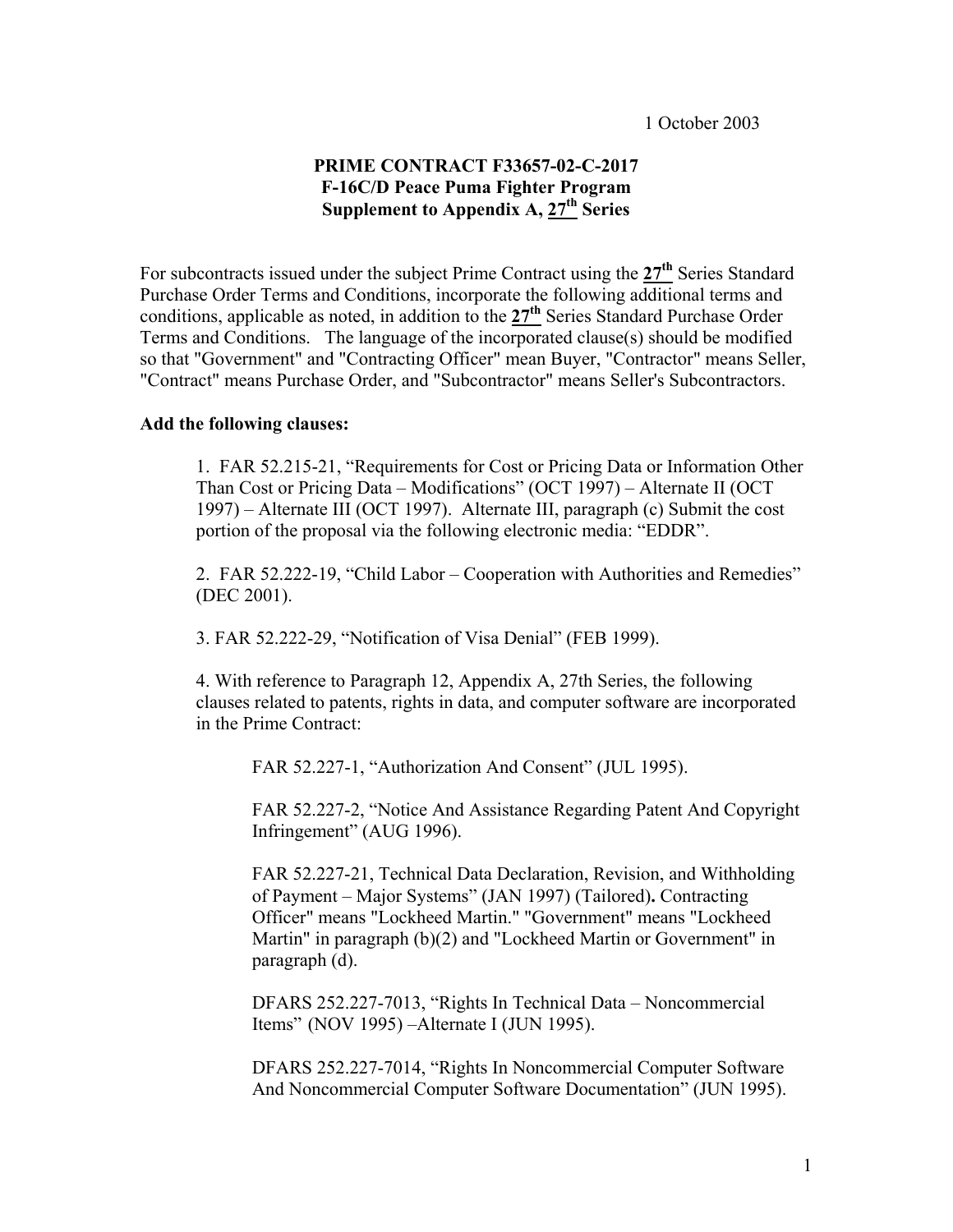DFARS 252.227-7016, "Rights In Bid Or Proposal Information" (JUN 1995).

 DFARS 252.227-7019, "Validation Of Asserted Restrictions – Computer Software" (JUN 1995).

 DFARS 252.227-7030, "Technical Data – Withholding Of Payment" (MAR 2000).

 DFARS 252.227-7036, "Declaration Of Technical Data Conformity" (JAN 1997).

 DFARS 252.227-7037, "Validation of Restrictive Markings on Technical Data" (SEP 1999).

 5. DFARS 252.244-7000, "Subcontracts for Commercial Items and Commercial Components (DoD Contracts)" (MAR 2000)

 6. AFMC 5352.227-9000 "Export-Controlled Data Restrictions (AFMC)" (JUL 1997):

CO" means "Buyer"

(a) For purposes of this clause,

 (1) Foreign person is any person who is not a citizen or national of the U.S. or lawfully admitted to the U.S. for permanent residence under the Immigration and Nationality Act, and includes foreign corporations, international organizations, and foreign governments;

 (2) Foreign representative is anyone, regardless of nationality or citizenship, acting as an agent, representative, official, or employee of a foreign government, a foreign-owned or influenced firm, corporation or person;

 (3) Foreign sources are those sources (vendors, subcontracts, and suppliers) owned and controlled be a foreign person.

(b) The Contractor shall place a clause in subcontracts containing appropriate export control restrictions, set forth in this clause.

(c) Nothing in this clause waives any requirement imposed by any other U.S. Government agency with respect to employment of foreign nationals or export controlled data and information.

(d) Equipment and technical data generated or delivered under this contract are controlled by the International Traffic and Arms Regulation (ITAR), 22 CFR Sections 121 through 128. An export license is required before assigning any foreign source to perform work under this contract or before granting access to foreign persons to any equipment and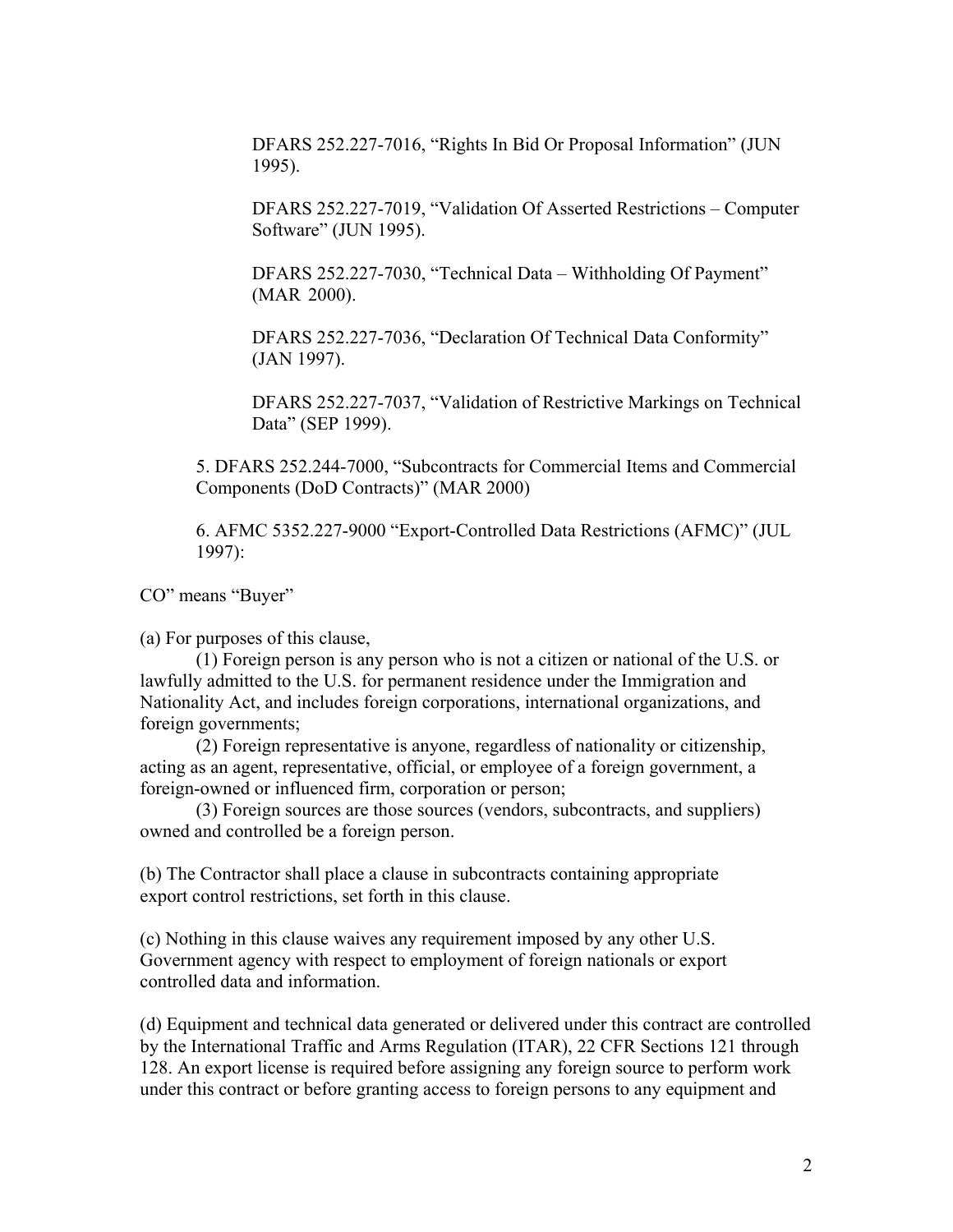technical data generated or delivered during performance (See 22 CFR Section 125). The Contractor shall notify the Contracting Officer and obtain written approval of the Contracting Officer prior to assigning or granting access to any work, equipment, or technical data generated or delivered under this Contract to foreign persons or their representatives. The notification shall include the name and country or origin of the foreign person or representative, the specific work, equipment, or data to which the person will have access, and whether the foreign person is cleared to have access to technical data (DoD 5220.22-M, National Industrial Security Program Operating Manual (NISPOM)).

 7. AFMC 5352.227-9002, "Visit Requests By Foreign-Owned Or Controlled Firms (AFMC)" (JUL 1997), subparagraphs (b) and (c):

 (b) Subcontractors which are foreign-owned or controlled and require access to a U.S. Government installation shall have their prime Contractor submit a visit request to the security police office of the base being visited at least two weeks before the scheduled meeting.

 (c) Canadian Contractors and Canadian government employees may directly arrange visits by having their security office submit a visit request to the security police office of the base being visited at least two weeks before the scheduled meeting.

## **Modify the following clauses:**

 1. DFARS 252.225-7027, "Restriction On Contingent Fees For Foreign Military Sales (MAR 1998)." For purposes of subparagraph (b)(1), Countries listed in the Prime Contract are the following: Chile.

#### **Add the Following Special Clauses:**

#### 1. YPK-H006 USE OF OTHER GOVERNMENT PROPERTY (JUL 2002)

 a. In the performance of the requirements under this Contract, the Contractor may use and may authorize its subcontractors to use, on a no-charge basis, the Governmentowned Special Tooling such as jigs, dies, fixtures, special gauges, other manufacturing aids and Special Test Equipment, heretofore acquired or manufactured or authorized for acquisition or manufacture by the Contractor and/or its subcontractors or heretofore furnished to the Contractor and/or its subcontractors as Government Furnished Property and presently in its or their possession which shall have been determined by the appropriate Administrative Contracting Officer (ACO) to be available for the performance of the work called for by this Contract in accordance with FAR 52.245-02 of Section I of this Contract entitled, "Government Property (Fixed-Price Contracts)." It is however, hereby provided that use of the foregoing shall not interfere with the proper performance of work under the Contract(s) for which they were originally produced, acquired or furnished.